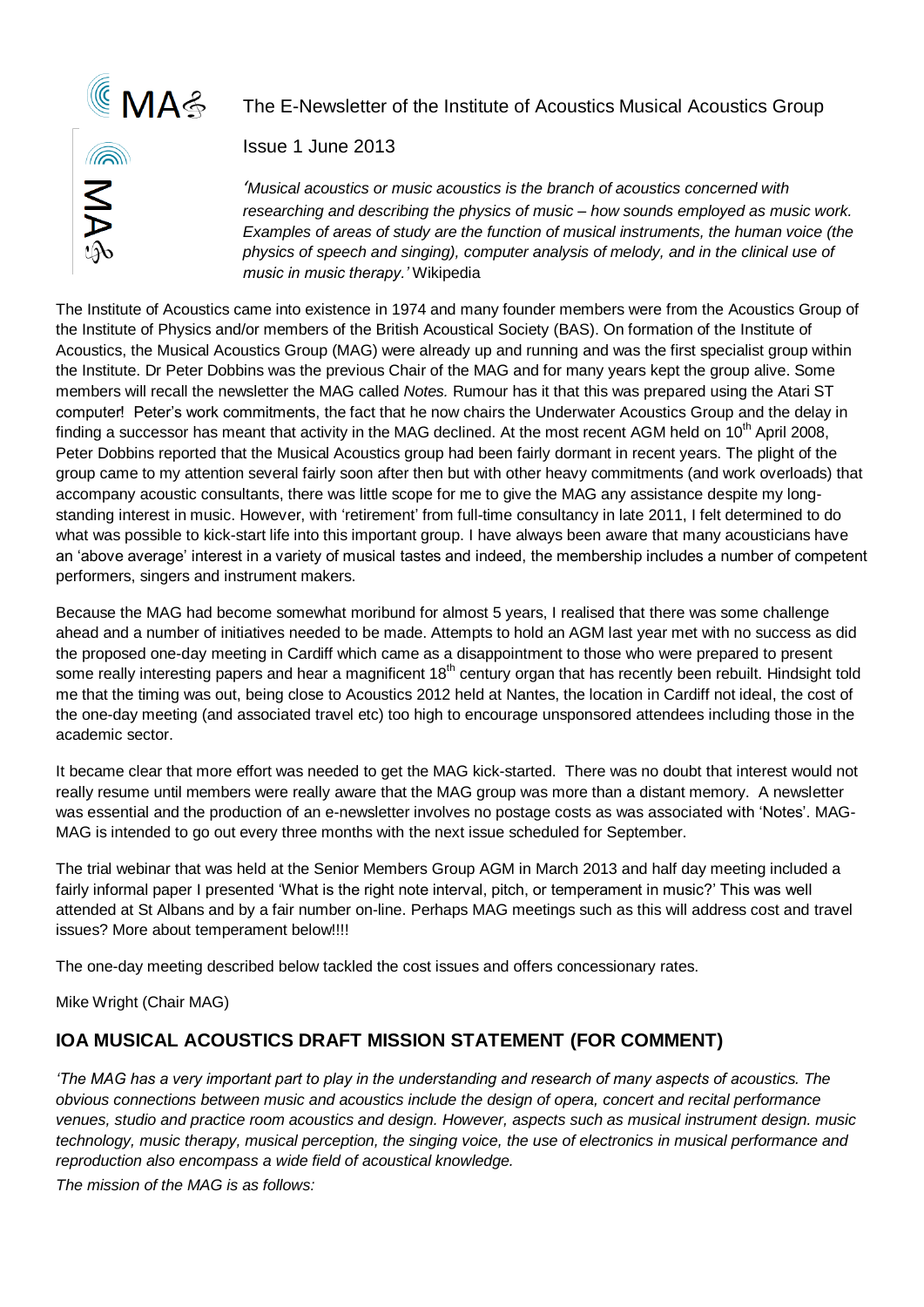*• encourage closer working with professionals in related disciplines such as architects, musical instrument designers and builders, sound engineers, performing musicians and composers, musical education, music in health and wellbeing.*

*• To be a forum for members and other professionals with an interest in all aspects of musical acoustics.*

*• To promote a wider understanding of musical acoustics to academics, professionals in all related fields and increase public awareness.*

*• To hold regular meetings (with access available to related professional disciplines) for the interchange of information and experiences.'*

Please send all comments and suggestions to Mike Wright - [mike@isaamnet.org](mailto:mike@isaamnet.org) by the end of July 2013.

### **A 'Linked in' discussion on tuning and temperament**

The following interesting discussion came about following efforts to publicise IOA MAG. This was on the same theme as my presentation at the Senior Members Group AGM in March 2013.

**Richard Hill-Jowett** - CEO at Audio Visual Designs (Pty) Ltd Johannesburg Area, South Africa *'...as a classical guitarist musical acoustics are everything just short of tuning'.*

**Mike Wright**: *'Tuning and temperament are most important and abhor the way we are all being brainwashed with the Western European convention of equal temperament'.*

**Richard Hill-Jowett**: *'Indeed - It is interesting to explore various scales (pentatonic) etc. What about 'six-note Blues. Even changing the starting note can alter the musicality - Start on the harmonic minor 5th Note gives a distinctly East European Gypsy feel.* 

*Even more exotic are the middle eastern scales moving away from the 12 pitch per octave to one that includes an augmented step - distinctive in the Jewish tune "Hava Nagila" etc.* 

*However this relates purely to the interrelationship between one note and another and less to do with timbre and tonal quality that modifies or shapes the sound. This is confusing with regard to pure physics and can be described as almost an art form. e.g. What makes a Stradivarius Violin sound so unique and why can we not simply mass produce the same 'sound'.* 

*Finally what about totally unrelated issues such as mood, setting, occasion? Why would Jazz seem to touch the soul more in the surroundings of a small club filled with a passionate and appreciative audience. The instruments are the same - it can be argued that the acoustical character of the venue could be replicated but emotion makes a huge difference. Why watching the game on a large screen at home just is not quite the same as opposed to 'being there'.*

**Mike Wright**: *Interesting discussion on blues scales! A hexatonic blues scale consists of a minor pentatonic scale plus the ♯4th or* ♭*5th. However we have some who talk about the heptatonic (7-note)"blues scale". This is a diatonic major scale with lowered 3rd, 5th and 7th.and sometimes described as a combination of 'African scales' and diatonic western scales. However,is it a scale!? Look in Benward & Saker (2003): Music: In Theory and Practice, Vol. I, p.39 where it also describes a 9-note blues scale featuring a flat 3rd & 7th alternating with normal 3rd s and 7th s giving 'blue notes'.Of course, if all things were equal we would have equi-pentatonic systems = 240 cents, equi-heptatonic = 171 cents....* 

*You touch on Middle Eastern culture and one of my personal favourites is one from Iran - Miquam Rast taking it from from C with ½ flat 3rd and ½ flat 7th. Now we are moving away from 12 tone and indeed, thoughts can now turn to music with 17 tones / octave which can be a real delight!! However, guitarists would need new instruments! Would you mind me me reproducing an edited view of this thread in the my newsletter, It could certainly spark interest by others!*

**Richard Hill-Jowett:** '*I would have no objection at all.* 

*In South Africa we have a unique "Township" sound that inspired many western and local artists like Ladysmith Black Mambazo. Interestingly this involves "Open Tuning" on a fretless guitar. This evolved from the use in the townships of a 5 litre cooking oil can, a plank and some guitar strings to create a Township Guitar with a particularly unique sound.* 

*Practically Frets were not possible and open tuning made chords very simple by simply Barre up and down the 'fret board' (I suppose without frets it is no longer a fret board?)*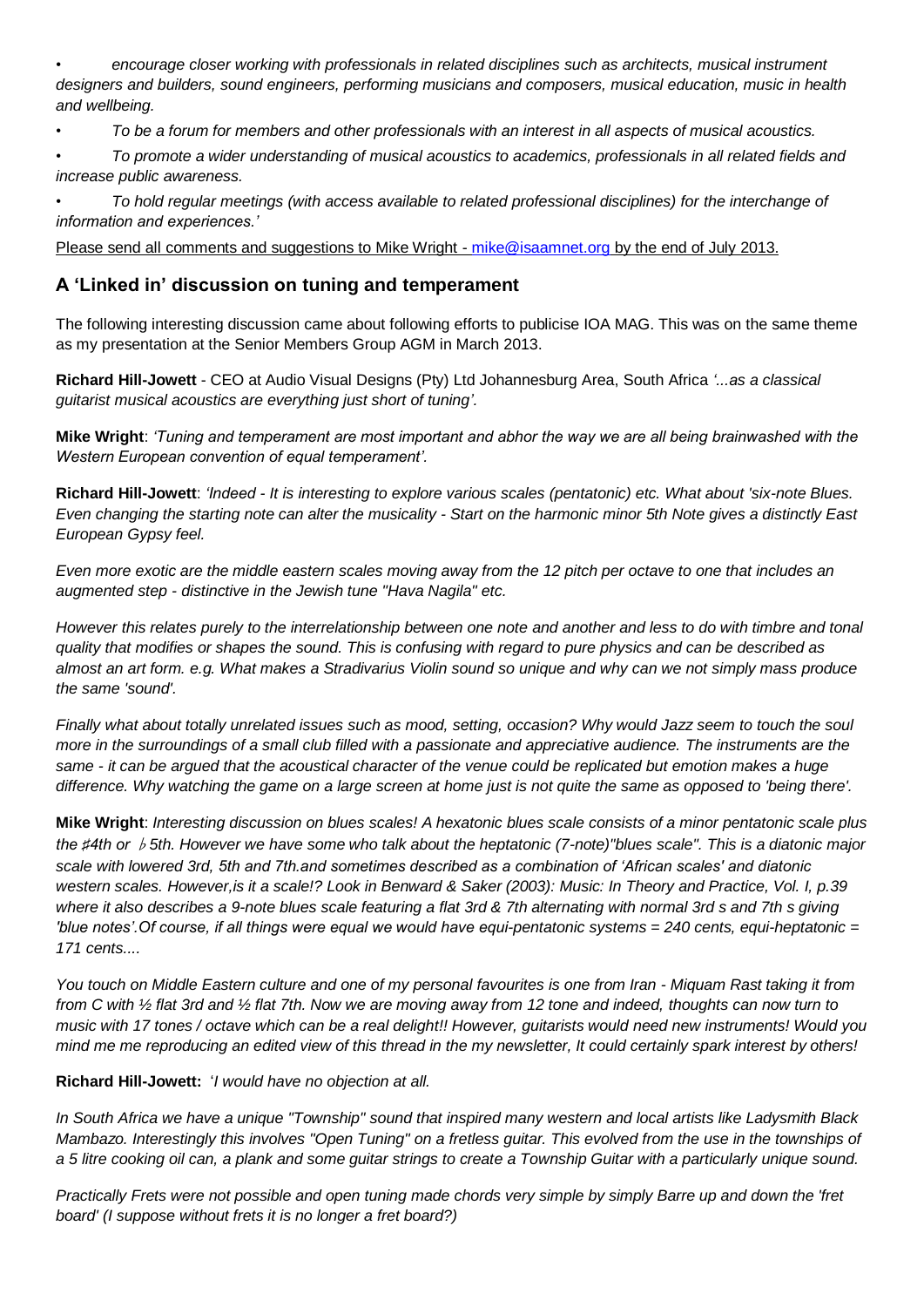*An example http://www.silveryrecords.com/fretless-guitar/* 

*This opens up endless variety and combinations otherwise impossible with the standard EADGBE fixed fret setup.* 

*Last month I was in Botswana and attended a function at a school in the middle of the African bush. The kids put on a marimba concert with 18 marimbas built out of Gourds strips of leather thong and Mopanie wood. Here too the sound was very interesting and I would have loved to have had the time to explore the relationship between the notes certainly not the traditionally accepted major scale - I think there was an augmented note in the scale and some of the tuning was a few cents away from the standard. Making it difficult to define was the variance from one instrument to the next with a tiny 2-foot long instrument being played by a pre-school kid to a huge bass instrument being played by two huge Batswana kids in their late teens'.*

This led me to recall my paper described above was modified from one I gave back in 1999 at the University of Pittsburgh at a conference primiraly aimed for composers and ethnomusicologists. However, in the updating process to aim it for acousticians for the IOA SMG meeting in March, I had been in contact with several composers and ethnomusicologists whom I have known over the years. This was to get further information regarding specific aspects of African music which I have had interest for many years. With regard to mbira music (also known as likembe, mbila, thumb piano, mbira huru, mbira njari, mbira nyunga nyunga, sansu, zanzu, karimbao, kalimba) an interesting response came from South African composer and musicologist Martin Scherzinger, whom I met at Pittburgh in 1999. He referred me to his recent paper: *Negotiating the Music-Theory/African-Music Nexus: A Political Critique of Ethnomusicological Anti-Formalism and a Strategic Analysis of the Harmonic Patterning of the Shona Mbira Song Nyamaropa*, Martin Scherzinger, Perspectives of New Music, Vol. 39, No. 1 (Winter, 2001), pp. 5-117 which makes very interesting reading. With regard to mbira tuning the following variants were illustrated as examples with intervals shown in cents.

| Mujuru's gandanga   | 131 | 216 | 164 | 246 | 140 | 197 | 193 |
|---------------------|-----|-----|-----|-----|-----|-----|-----|
| Shigamba's gandanga | 130 | 188 | 170 | 210 | 133 | 188 | 189 |
| Majuru's dambatsoko | 178 | 147 | 157 | 219 | 199 | 184 | 129 |
| Majura's nyamaropa  | 160 | 198 | 115 | 230 | 128 | 161 | 219 |



He pointed out that '*the question of tuning is not central to the article contained in the above, but elaborated from pp. 49-51. The analysis of the mbira tuning patterns was made in the following way: I digitally recorded differently tuned mbiras in a recording studio at Columbia University, New York. The samples were edited using a Silicon Graphics workstation. After making a sonogram analysis of each key, the partials were tracked using Audiosculpt. The results of the partial tracking were averaged giving a single frequency in Herz for the fundamental and the prominent harmonics of each key. The data was then converted from Herz to "octave point pitch class" notation using a Silicon Graphics station running CMIX. This data format gives both the pitch and the deviation there from in cents. Finally, the distances between keys were measured in cents.'*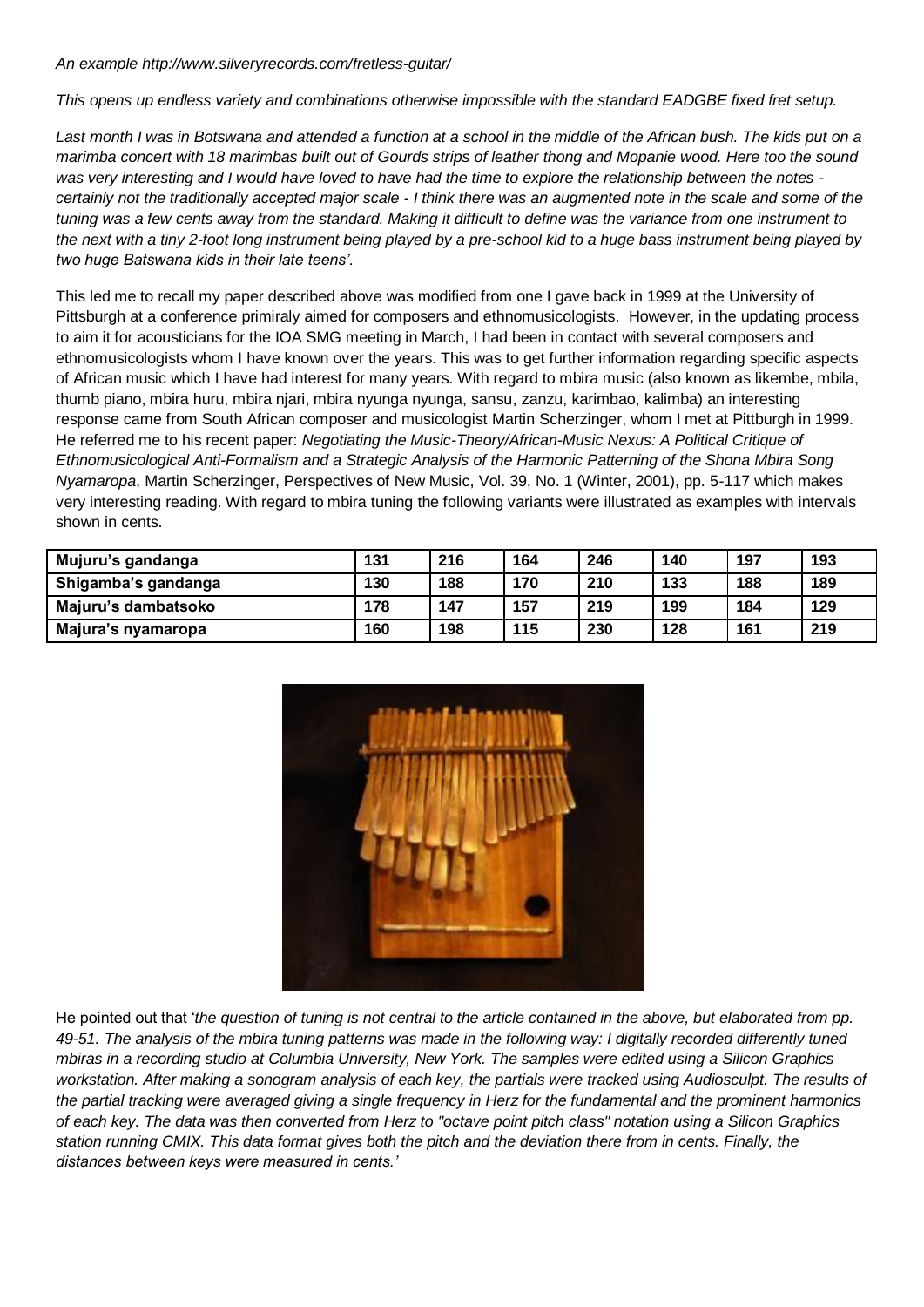### **IOA MAG ONE DAY MEETING**

# **Acoustic Challenges in Quires and Places Where They Sing**

# **Friends House, 173 Euston Road, London NW1 2BJ - Tuesday 2 July 2013**

## **Conservatoires – acoustics and music working together**

Stephen Dance, London South Bank University

# **Interaction between music, acoustics, and architecture in renaissance churches in Venice**

Raf Orlowski, Ramboll Acoustics

# **Learning modern acoustical design from traditional choir venues**

John O'Keefe, Aercoustics Engineering, Canada

# **Singing and space – a study of choral singers and perceptions of auditorium acoustics**

Shane Sugrue, London South Bank University

# **Investigating singing performance in different acoustic environments in the virtual singing studio -**

Jude Brereton, University of York

# **Intonation drift in a capella SATB quartet singing**

David M Howard , Audio Lab, University of York, Heslington, York YO10 5DD, UK

When an SATB quartet sings a capella their pitch centre can drift since they perform in non-equal temperament. When the music modulates away from the starting key and back again later in the piece, the starting and ending keys (usually the same) will not be in tune with each other if the overall pitch has shifted. This effect is explored in terms of how it can be measured and predictions of tuning shifts in items from the a cappella repertoire will be explored along with the results from an experiment to measure pitch drift from a semi-professional quartet. The fundamental frequencies for each singer of a quartet were derived from an electrolaryngograph. It is suggested that conductors and choral leaders need to be aware of this effect and have a strategy for dealing with it in rehearsal and performance.

# **21st Century Organ Technology: The King is Dead - Long Live the King!**

Christopher Stanbury AIOA, University of West London

This paper investigates the growth in popularity of 'hybrid' instruments – traditional pipe organs incorporating into their specification an enlarged, digital system termed a 'virtual organ'.

Virtual organs, such as Hauptwerk by Milan Digital Audio, have become increasingly common in concert halls, places of worship and theatres worldwide during the last decade. This is primarily because such a system offers significant cost savings over more traditional methods of organ building whilst offering great flexibility in tonal design. There is evidence to suggest that, instead of merely replacing pipe organs with electronic substitutes, many venues choose to build a Hauptwerk computer system into the extant instrument.

But does a virtual organ offer the same artistic and aesthetic qualities as a traditional pipe organ and can the two technologies be successfully amalgamated? This paper outlines the process of augmenting the specification of a preexisting pipe organ with the use of a Hauptwerk computer-based virtual organ, referring to case studies of recent installations in Sussex.

The process of converting an organ console to a suitable MIDI system, the required tonal balancing between 'real' and virtual stops, use of virtual 'convolution' reverb systems, the requirements of a suitable audio reproduction system and other acoustic considerations are explored and the resultant expansion of musical potential demonstrated by means of live organ performance and/or DVD recording. Issues of artistic authenticity, any limitations of such a system and whether this does indeed represent the future of classical organ design are also discussed.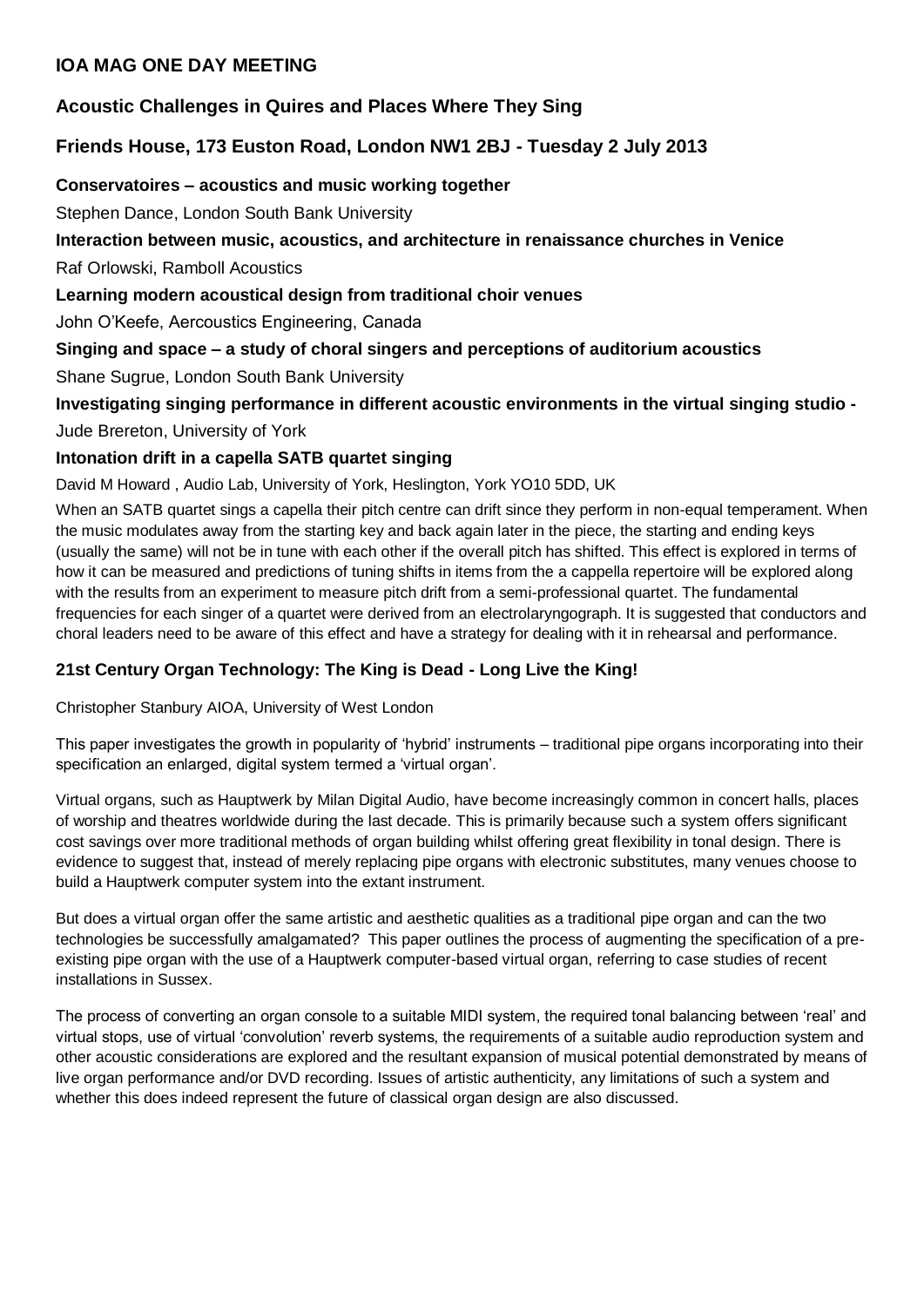## **REMINDER - Musical Acoustics Group AGM 15:00 hrs 2nd July 2013**

## **Also at Friends House, 173 Euston Road, London NW1 2BJ**

#### Agenda

- 1) Acting Chair's report on the progress in the rejuvenation of the IOA Musical Acoustics Group
- 2) Continuation of an association / co-existence with the Musical Acoustics Network (MAN).
- 3) Representation at Music Research Consortium UK formal inauguration meeting on 25 October 2013 at Senate House, Malet Street, London WC1E 7HU
- 4) Election of Committee: The following posts will be elected:
- Chair;
- Secretary;
- Young Persons Representative;
- Subject to item 2) IOA MAG / MAN coordinator.
- 5) Future Activities:
- a) Group Meetings
- b) Programme of one-day meetings for late 2013 and into 2014 inc Spring Conference theme

c) Possibility of combining initiatives with other IOA specialist groups – particularly the Electroacoustics and Building Acoustics groups.

### **Message Board**

#### **IOA 40th**

Have just reviewed the MAG AGM agenda, please be aware that plans for the IoA 40th in 2014 mean that there is unlikely to be a spring conference next year and all groups will be asked to participate in the 40th anniversary conference in Autumn 2014. Chris Turner

#### **A new bowed string acoustics site**

Prior to his recent death earlier this year, the former double bass music professor, acoustician, and performer Knut Guettler created a website for discussion of bowed string and bow properties and phenomena. It was his wish that this website would turn into a meeting point for string players and acousticians. There is a selection of articles on the subject, links to other websites of interest and there is a question and comment function. [http://knutsacoustics.com](http://knutsacoustics.com/)

#### **A letter from Edgar Brown**

I fear I've not been keeping up with reading Acoustics Bulletin, but I've just seen your piece about saving the Group. I was one of the founding members of IOA and was in the Group from the time it started. I was its secretary for a period in the 1980s and early 90s and its chairman for a time. It's with some trepidation that I write to you about ideas for reviving the group. With such eminent people as Peter Dobbins and David Sharp having been involved recently, you might rightly say: "Oh, those ideas are old hat; we've tried them and they don't work!"

It's true that Musical Acoustics is a 'fringe interest' for the Institute's membership. Most members make their living from other - perhaps 'down-to-earth' - activities and, while maybe having the inclination, have not the time to devote to it. There were - and still are - some of us who 'made our living' from musical acoustics in academic research. But our number has shrunk gradually. David Sharp's group and a few others are fortunately still active, but my 'one man band' disappeared with retirement as did other groups with a rather fuller orchestration!

A further problem is the horrendous cost of putting on a full-dress meeting - even if only a half-day one. Academic institutions charge an arm and a leg for the hire of facilities. Those of us in employment may most likely charge it up 'on the firm' if the subject is relevant - which unfortunately musical acoustics usually isn't! (I guess this is the reason for the failure of the Cardiff meeting. Taking a deep breath, I was willing to fork out the £160 registration fee personally because I have a great interest in the organ and there was a tantalising promise of 'things organic'. But it would have made a hole in my pension!) Added to this is the understandable thin geographic spread of musically-interested IOA